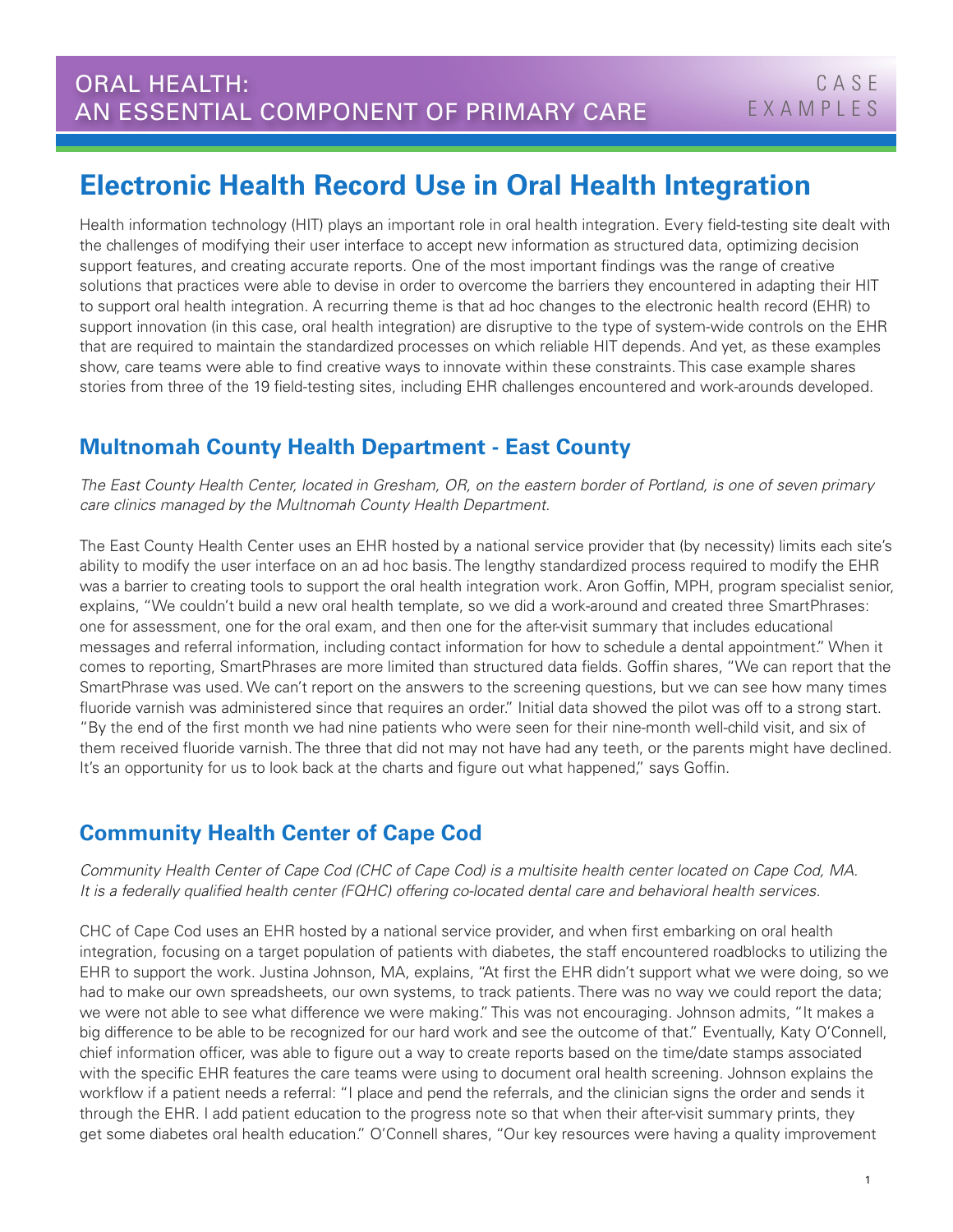person on staff to make changes to the EHR, and having leadership understand and support what we needed. We also have a data analyst on staff, which is critical. When we created a new SmartPhrase, I could go to her and ask to get it included in the reports. It wasn't challenging to create the SmartPhrase work-around, but getting the reports out is harder. We'd never reported on SmartPhrase data before." O'Connell explains, "We learned from our EHR service provider that SmartPhrases are reportable because they have a unique ID when they are created. To report on any of the responses embedded within a SmartPhrase requires a special build by the service provider, but no special build was required simply to know if a SmartPhrase was used." The next step was for the data analyst to learn how to extract the data in a report. O'Connell continues, "Our data analyst had to learn in what table in the reporting database this information was stored. A reporting analyst working for the service provider directed us to the place in the database that stores the time and date record each time the SmartPhrase is used. Our data analyst was able to query in SQL to see all of the instances when the SmartPhrase for the oral exam, PEMOUTH, had been used." In the end, the work-arounds made a significant difference to the clinicians and staff at CHC of Cape Cod. West shares, "You have to build oral health into your processes; you have to embed it in everything that you do."

## **Lowell Community Health Center**

Lowell Community Health Center (Lowell CHC) is a large FQHC recognized as a Level 3 patient-centered medical *home (PCMH) by the National Committee for Quality Assurance (NCQA) located in Lowell, MA, a small community northwest of Boston.*

Samantha Jordan, DMD, MPH, dental director, explains, "The existing pediatric templates include oral health risk assessment questions, but they are not consistent across the templates [templates are age-range specific]. The questions are in some templates but not all. The templates are generally out of date and need to be overhauled." The pilot team started by conducting an audit of all of the templates in the EHR to determine where the inconsistencies were. Jordan continues, "We've created our ideal age-based risk assessment questions, and we're figuring out how to best incorporate those into the template when the templates get an overall update." Frequently templates need to be updated for more than oral health, so the pilot team has run into a barrier. "The challenge we've run into is that there are a lot of competing interests with ideas about how the templates should be changed. We need to make sure changes and modifications are done systematically and thoughtfully, which means we can't make changes without including time for both planning and evaluation," admits Jordan. Lowell CHC has not let the lack of customized EHR templates prevent them from conducting screening assessments, administering fluoride varnish, and providing oral health education information to their pediatric target population, though their ability to report data on those activities is limited.

## **Summary**

The stories shared above clearly illustrate the important role HIT plays in oral health integration, as well as some of the challenges faced by the pilot practices and the work-arounds they developed. Despite the HIT complexities, all sites were able to make significant progress toward fully integrating oral health into their practices for their patient populations.